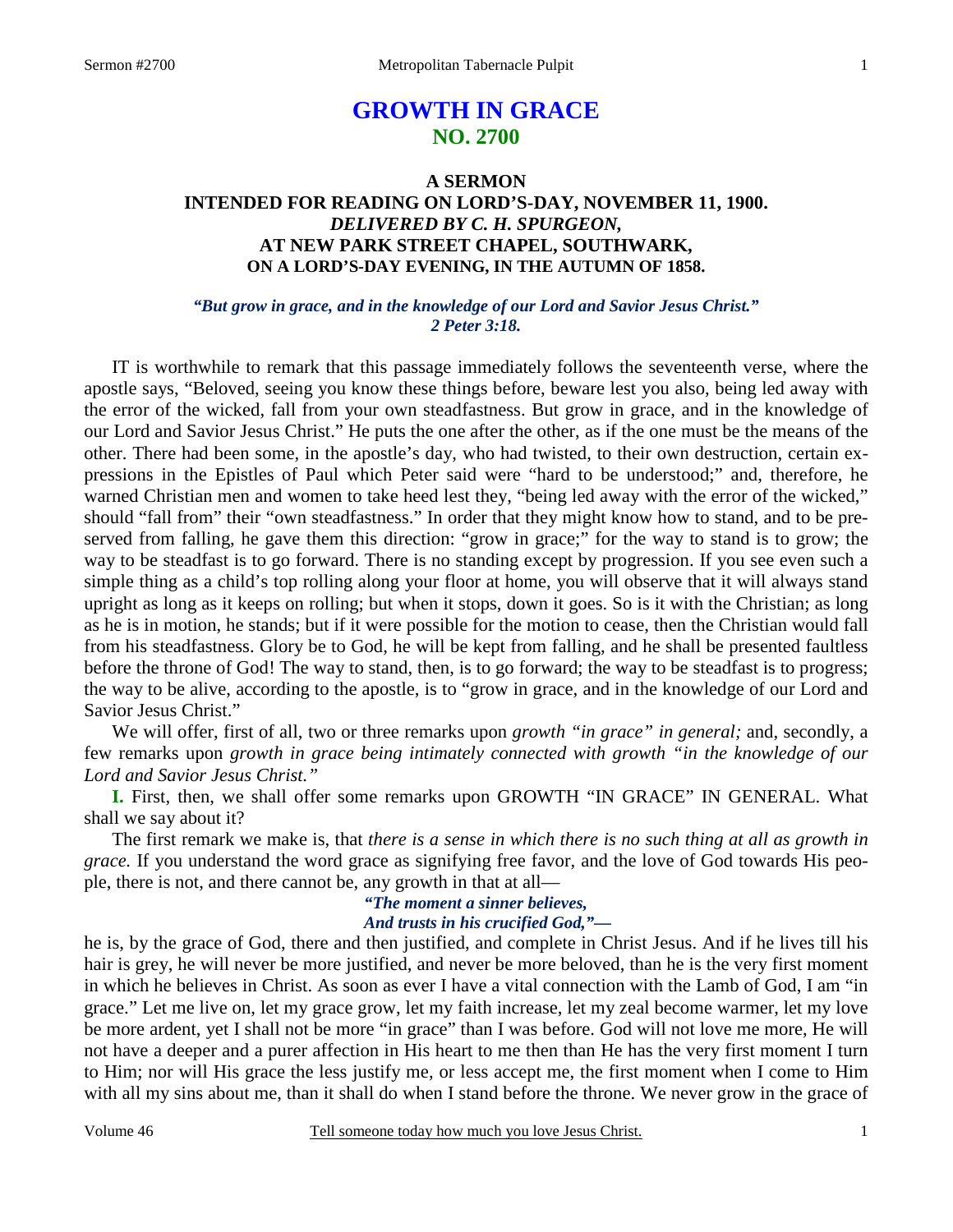election. We are always, as Peter says in his first Epistle, "elect according to the foreknowledge of God the Father;" and in that sense of being "in grace" there is neither growth nor any retrograde movement. So also is it in the matter of justification—

> *"In union with the Lamb, From condemnation free, The saints forever were, And shall forever be."*

And they are at any one time as much justified as they are at any other time. Give me to be justified today, then I was justified yesterday, and I shall be justified tomorrow. As soon as I put my trust in the Savior, I became complete in grace; so far as that was concerned, I was made perfect in Christ Jesus. I cannot be more than perfect; and, therefore, I cannot in that respect grow in grace; I cannot receive more justifying mercy; I cannot receive more pardoning grace; for I have had it all at once, and have so become perfect in Christ.

 But you will remark that our text does not say anything about grace growing; it does not say that grace grows. It tells us to "grow in grace." There is a vast difference between grace growing and our growing in grace. God's grace never increases; it is always infinite, so it cannot be more; it is always everlasting; it is always bottomless; it is always shoreless. It cannot be more; and, in the nature of God, it could not be less. The text tells us to "grow in grace." We are in the sea of God's grace; we cannot be in a deeper sea, but let us grow now that we are in it. We cannot be more in it than we are, or than we have always been. We are in God's grace; we are in the covenant; we are in the scheme of redemption; we are in union with Jesus; we cannot be more or less so, for we are eternally secure through the blood of our Savior. But while it cannot grow more, we can grow more in it, and so we shall "grow in grace."

 I must make another remark. *It is certain that, while the grace of God toward us does not grow, yet there is such a thing as the development of grace.* There are some persons who strongly object to the doctrine of progressive sanctification, and to our mentioning anything like growth in grace. My brethren are welcome to object if they like, but I am sure, if they read the Scriptures (they will surely not object to Scriptural terms), they will find growth in grace very frequently mentioned; if that does not mean progressive sanctification, then I do not understand the term "growth in grace" at all. It is quite certain that there are degrees in the development of grace. You will surely not say that the young man, who has been converted only for the last few months, knows as much of grace, understands as much about it, and has as much faith, and as much love, as the man who has for the last twenty or thirty years been earnestly engaged in his Master's service. You will not tell me that one man, who is scarcely ever seen coming up to the house of God, and who is daily in a state of religious starvation, stands on a par in grace with a man who is laboring for his Master, whose love is evident to all, and whose faith is testified before the whole congregation. You will not tell me there is a dead level in Christianity, which all alike reach. If you do say so, I shall tell you that you have no eyes, or that you do not look about you. For it is certain that there are some who are further advanced than others are, some with greater faith than others have. There are "great faiths" as well as "little faiths," great loves as well as little loves; there are men of ardent spirits who have grace more fully developed in them than it is in others. It is true, they are not more loved of God than others are, and not more justified, nor more accepted, for in that respect we all stand on a level, and there is no difference; but as to the development of grace in our souls, and the display of grace in our lives, everyone must admit that there is a difference between different saints. I cannot understand the difference existing between various ministers of Christ, if it is not because of the difference in the degrees of grace which they possess. Some have just started in the Christian ministry, and have preached a little about redemption, but they have not gone far enough to preach about election; or, at least, not about the vital union of every blood-bought child of God with the person of Emmanuel; or if they should now and then preach upon that blessed truth, they cannot talk about the eternal security of the saints, and declare how, against wind and tide, they shall all sail safely into the heavenly harbor. They have not grown enough in grace to preach on such themes as these; so will not everyone admit that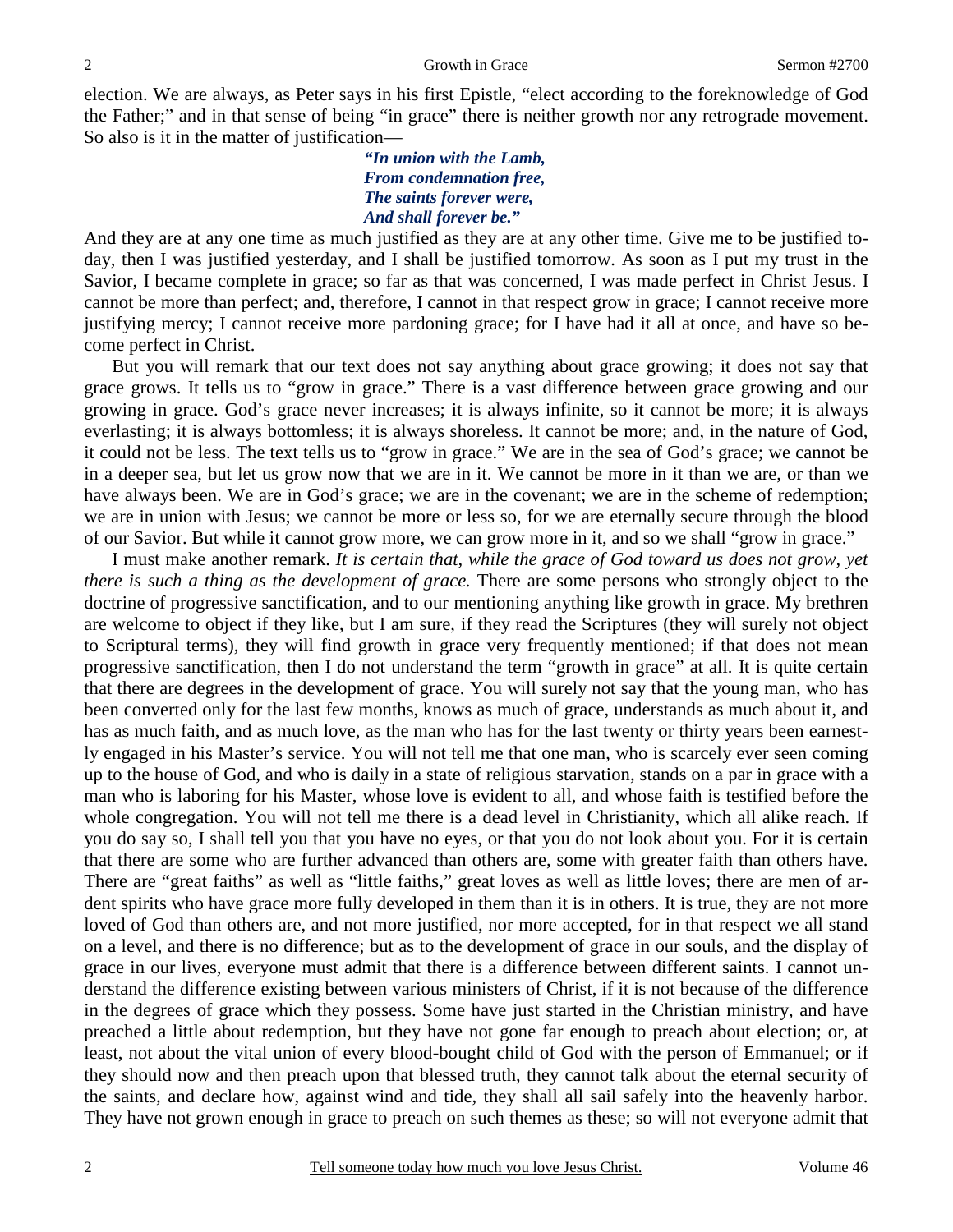#### Sermon #2700 Growth in Grace 3

there are degrees of development in grace, while it is also true that there are none of us more justified, more elect, more chosen of God and loved of Him than any other believers are?

 Now for a third remark, which is *that growth in grace is not to be measured by weeks, and months, and years.* There are persons who think that the age of a man will tell how much he knows about divine things. "Oh!" say some, "So-and-So is such a young man, what should he know about divine grace? There is a hoary-headed father there; he must know a great deal more." If you talk like that, you will soon find out your mistake. God often delights to show how He scorns and scoffs at all the distinctions of man. He makes the young men prudent, and He gives even to children knowledge and discretion. Out of the mouth of babes and sucklings He ordains strength because of His enemies. It is true, we do believe, and we should believe that there is more knowledge beneath the grey hairs than under the youth's curly locks; generally speaking, it is so. Yet God, in order to display His sovereignty, has so arranged that He sometimes puts His treasures into an earthen vessel that has not been fashioned more than a few years.

 Do not suppose that persons grow in grace according to their years. Some grow faster in grace in five minutes than others do in fifty years. I believe that some saints progress further in grace in one single month than others do in twelve months or twelve years. I am sure I may speak concerning myself. I have sometimes grown more in grace, in one hour, than I have at other seasons in a week, a month, or a year, when God, in His infinite wisdom, has been pleased to give me a vision of the Savior, or to break up the fountains of wickedness that lay hidden in my soul. I have learned more in one hour, when the Holy Spirit's hand has been upon me, than I have in weeks and months simply with my own study. God's people grow like trees grow. Sometimes they take a start, and grow upward; at another time, they are growing downward. Sometimes, apparently, the sap sleeps within the branch—a winter time comes over it, and it is asleep.

 Do not imagine, my dear friends, that because you are getting old, you are growing in grace. People are continually warning young men of their danger. No doubt we are in danger; but let me remind you that there is not an instance in Sacred Scripture of a young man disgracing his profession; but there are instances in Scripture of men of middle age and of grey hairs doing so. It is thus: we, who are young, are in the greatest danger; and, therefore, God upholds us to show the power of His grace; but some of you older folk conceive that you are not in peril; and, therefore, God allows you to fall, that He may stain the pride of your self-glorying, and let you see that it is not anything in flesh, neither age, nor standing, nor rank, nor condition, which ensures our safety; but that He holds up the humble, and casts down the proud. David did not fall into his great sin until he had come certainly to maturity, and into the very prime of life, and then he sinned with Bathsheba. Lot did not transgress so grossly before he became an old man. If you turn to the pages of Scripture, you will notice that, wherever there has been a lamentable fall—as in the case of Peter—it has been a man who has grown up, and become strong in years. God thus shows us that it is not mere years that can teach us grace—in fact, that years, and age, and learning, and talent, have nothing to do with grace; and He could, if He pleased, take a child six years old, and pour wisdom and knowledge into the lips of that child that could puzzle the seers of this world. He often takes the most unlikely instruments, and uses them for the accomplishment of His purposes; and because men have said that experiential preachers must have grey heads, he says, "No; it shall be a youth who shall lead the multitude; it shall be a child, out of whose mouth I will pour words of wisdom, for I will overthrow all human glory, and show mankind that it is not the preacher who is to be praised, but God." Salvation is not of him that wills, nor of him that runs; but it is God that shows mercy. It is not the man who preaches, who accomplishes the work; but God working through the man. He could dispense with the man altogether if He pleased; at any rate, He will have the man He pleases, and at what age He pleases, and qualify him as He pleases.

 Once more, *growth in grace is not to be estimated by our feelings.* There are some of you, beloved, who think you are not growing in grace because you do not feel as lively as you used to do. "Ah!" you say, "when I was young, everything was bright then. What peaceful hours I then enjoyed! I would go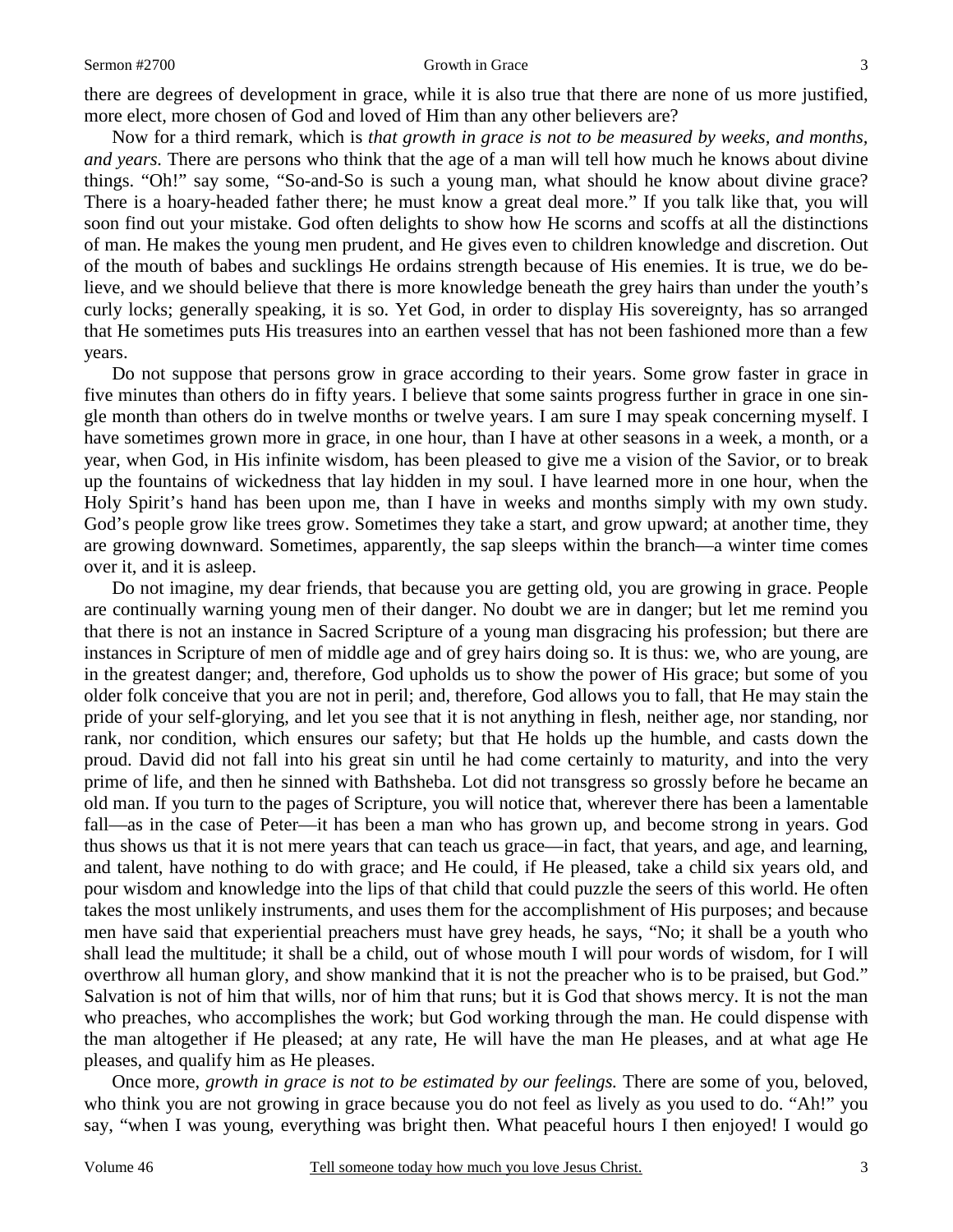over hedge and ditch to hear the gospel preached. I had such an intense desire to hear about God and Jesus Christ, such love to the gospel that, when I once got to hear a minister preach, it mattered not whoever he might be, it all seemed sweet. But now I am so depressed that I cannot enjoy the truth as I used to do." Do not think, because your wild heat is gone, that you have not grown. When we light a fire, we always put the straw and kindling at the bottom; and when we first light it, there is a deal of flame, and a great deal of smoke. But, afterwards, when the flame gets hold of the coals, there is not so much blaze, but there is really more heat. You may have lost some of your flame and smoke, but you have more solid fire; we would rather warm our hands by the coals than by the straw, for that must soon go. So is it with divine grace; it begins with a flame which catches the lighter substances, and lays hold on the imagination and the passions; but, later in life, it appeals to the judgment, and makes the man one solid lump of burning fire. He is not a little flame, rising towards heaven, that the wind might blow out with a puff; but he becomes so strong a fire that the wind shall but increase the flame, and shall make the heat the greater. So it may be with you. Perhaps you have become more solid though you are less fiery.

 Do not suppose, when you are depressed, that, therefore, you are not growing in Grace. Many of God's plants grow best in the dark, and He often puts them in the dark to make them grow. When you are growing upwards, recollect that there is such a thing as growing downward. You may have had, yesterday, a divine manifestation that took you up to the top of the Delectable Mountains. You must not think you are big because you are up on high, for pigmies perched on Alps are pigmies still; and if you were ever so little, it would not make you any bigger if you were taken to the top of St. Paul's. If, on the other hand, you are deep down in a mine, do not imagine that you are any the smaller for that reason. I can tell you that you will often grow faster in the dungeon than on the top of a mountain; but it is not a pleasant place to be in. When our depravity is revealed to us, when our desolation of spirit, and our utter hopelessness and powerlessness are uncovered and made manifest by God's Holy Spirit, we grow, I believe, even faster than we do when, on the wings of seraphs, we are privileged to mount on high. So, do not measure your growth in grace by your feelings. Some of you make a kind of barometer of your feelings. Do not do so. If we are in Christ, we are in Christ by faith, and not by feelings; and recollect that, whether your feelings are good or bad, you are no more or less a child of God. Your faith, sinner, unites you with the Lamb—not your feelings. Trust Him in darkness; trust Him in distress, lean on Him when you cannot see Him; and when there seems nothing to walk on, still walk, for the ground is firm beneath the foot of faith.

 Just by way of warning, let me urge you not to think that you are growing in grace *because you happen to be doing a little more for the church externally.* "Oh!" we often say, "now I am progressing, am I not? I am busy in the Sunday school, laboring hard there; I am preaching; I am doing this, or that, or the other; now I am truly growing in grace." Ah! It is a proper thing to be diligent in good works, and to be abounding in acts of righteousness; but if you begin to say, "Now I am growing," because of this or because of that, you have made a great mistake. It often happens that, when we are very full of public labors, we are very short in private devotions. I must confess that it has been so with me—and that is a very lamentable thing—for then I was not really growing. A man may have his hands ever so full before the world, and think he is doing much; but he may not be really growing in grace after all. Do not think that this is an excuse for anybody who is not doing much, you Issachar-like people, like "a strong ass between two burdens," too lazy to lift either. I am not giving you a word of comfort. You are not growing, for you are doing nothing; and those who are doing something must not boast of their growth. It has more to do with private devotion than with public exercise; it has more to do with meditation than with explanation; it has more to do with contemplation and adoration than with public service. We must look more to the state of the internal matters, keeping up private prayer, and attending to the reading of the Scriptures. If we do not, however much we may seem to progress outwardly, we are not any richer; we are only beating out the little gold we had into a thinner plate, and spreading it over a wider surface. The more we do for Christ, the more He will do for us; but let us take heed that, while we water other peo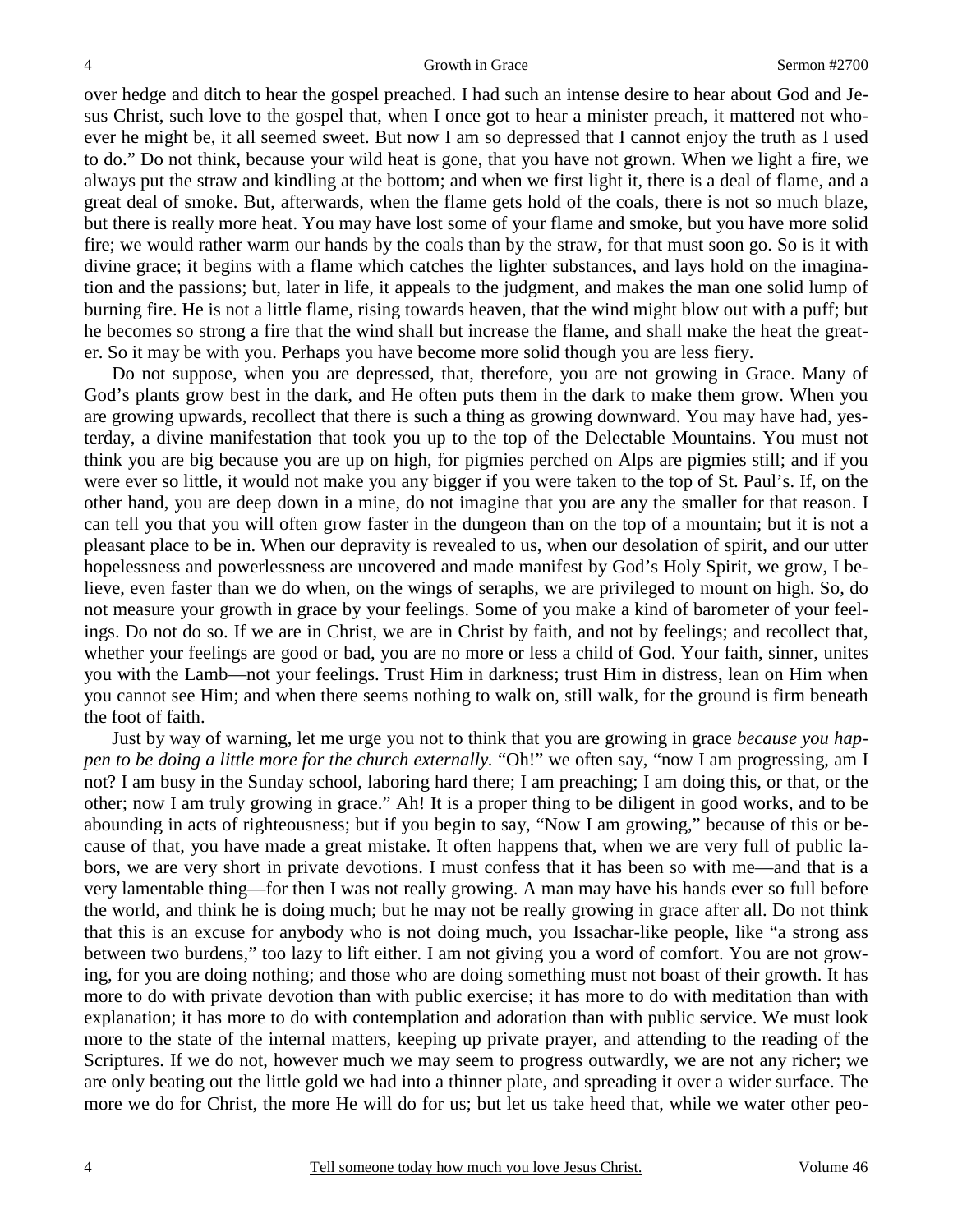ple's vineyards, our own is not neglected, and that the stones of the hedges are not cast down. May God grant you, brethren, to grow in grace!

**II.** Now we come to the second thought, THAT GROWTH IN GRACE IS INTIMATELY CON-NECTED WITH GROWTH "IN THE KNOWLEDGE OF OUR LORD AND SAVIOR JESUS CHRIST." In fact, there cannot be any grace at all except as we know Christ, and there can be no growth in grace except as we grow in our knowledge of Christ. We may always test whether we are growing by this question—Do I know more of Christ today than I did yesterday? Do I live nearer to Christ today than I did a little while ago? For increase in the knowledge of Christ is the evidence as well as the cause of true growth in grace. In order to prove this, I will mention one or two Christian virtues, and you will see that they must increase as we know more of Christ.

*With regard to love, some of us say, "How little we love Christ!" Many of you sing—* 

*"'Tis a point I long to know, Oft it causes anxious thought— Do I love the Lord, or no? Am I His, or am I not?"* 

That is a very good hymn—I find no fault with it—but please do not sing it too often. Now and then, you are welcome to it, but get through it as quickly as you can. I would far rather hear you sing that grand hymn of Toplady's—

> *"A debtor to mercy alone, Of covenant mercy I sing; Nor fear, with Your righteousness on, My person and offering to bring."*

"Oh!" you say, "I long to grow in love. I want to know that I love Jesus. I want to feel my heart going out after Him, and my soul knit to Him." Well, the way to grow in love is to know more of Christ. The more you know of the Savior, the better you must love Him; the more you discover of His beauties, of His excellences, of His virtues, of His perfections, and of His glories, the more your soul will be drawn towards Him. I tell you, who do not love Christ at all, it is because you do not know Him; for if you knew anything of Him, you would love Him in proportion to your knowledge. The more you know of my Master, the more you will love Him. You have only lifted one corner of the veil that shrouds His forehead, you have seen but one portion of His visage, so you love Him; but if you had faith to lift the veil entirely, to see all of His blessed countenance, to mark the majestic sweetness which sits enthroned upon His lofty brow; if you could descant on His eyes, which are "like the fish pools in Heshbon, by the gate of Bath-Rabbim"—if you could describe Him as being "altogether lovely," ah! You would love Him more. Blessed are the men that improve upon acquaintance! Jesus Christ is one of those blessed ones; the more you know of Him, the more you love Him. Sweet Jesus! When I first saw You, I loved You! When first Your wounded hand and bleeding side were uncovered to me, then I loved You. Ah! But that love is nothing compared with what I have now. And oh! When I shall see You as You are when my soul becomes changed into love—the love I have now shall seem to have been nothing but a spark compared with that vehement flame of love which I shall have to You then. Know more of Christ; read more of Him; think more of Him; ask about Him more; because you will be sure to grow in the grace of love, in proportion as you know more of Christ.

 So is it with regard to *faith.* What is the reason why so many of us groan because our faith is so feeble? It is because we do not know enough of Christ. There are many people who need to know a great deal more about Jesus than they know at present; and if they knew more about Jesus, they would have more faith. "Oh!" says one, "when I look at myself, I think, 'Oh, what is to become of me?' Then I search to see if there are not some evidences of grace." That is all wrong! You have no business to look there; you will not grow in faith by looking at yourself. One look at Jesus is worth fifty at yourself. If you would have more faith, keep your eye on Jesus. The wounds of Christ on Calvary are the mothers of faith; these are the breasts from which faith must draw its nourishment. If you would grow in faith, you must live near to the cross. The sweet flower of faith was first sown in Christ's precious blood, and it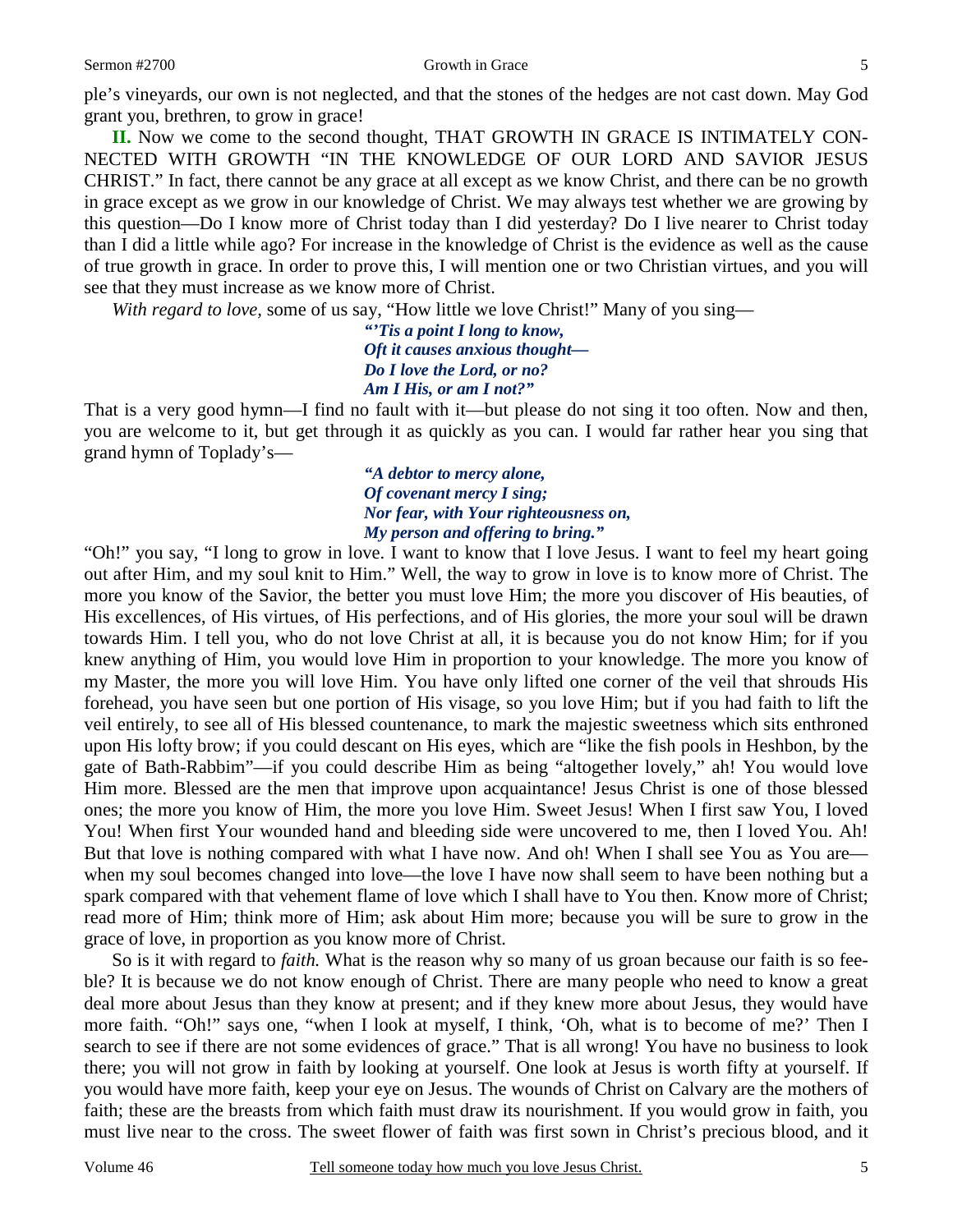must be watered by it every day. Know more of Christ; think more of Him; and your faith will increase. Your little faith would soon get strong if you lived more on Jesus. If you would become Great-hearts by and by, and knock those giants about as terribly as Mr. Great-heart did of old, live near to Jesus; live with Jesus; feast at His banqueting table; for there is no food so strengthening to the spirit as the flesh of your Lord, and no wine can so invigorate your soul as the blood of Jesus Christ your Savior.

 So is it with regard to our *courage;* for that is a Christian grace and one in which many are terribly deficient. Our Christian courage will always increase in proportion as we know Christ. We have far too many timid Christians who have not courage enough, I was about to say, to speak to a cheese-mite; they would not be able to profess the name of Christ before the smallest creature in the world; they would almost be ashamed to declare that they loved the Savior even within bare walls, for fear some bird of the air should hear them, and go and tell the tale. They are so ashamed of their own faith (and yet it is real faith) that they scarcely dare to speak. The smallest stone in the road would make them stumble; a straw would be almost as great to them as a range of mountains like the Himalayas would be to others; they would be entirely cast out of the road if they had the least prospect that there could be a shadow in it for them to pass by. It is because we do not know enough of Christ that we are afraid of anything. I believe that, when we come truly to know Christ, we shall be afraid of nothing at all. Shall we be afraid of man? No; we shall say, "Whether it is right to obey God rather than man, judge you." Shall we be afraid of the devil when we know Christ? No; we shall say, "Christ has the devil chained, and He can always pull the dog of hell in when he attempts to bite us. Christ has hold of the dragon, and he cannot inflict deeper wounds than Christ wills." We shall not be afraid of the messenger of death, for we shall regard him as an angel of the covenant sent to fetch God's people up to heaven. Courage will always be increased in proportion as we know more of Jesus; and if we could have Christ for our daily and hourly Companion, I believe all the hosts of hell, marshaled in battle, would no more frighten us than would a flock of small birds that might settle upon our path, but we should say, "In the name of the Lord, we will destroy them." If you would have more true Christian courage, get more of "the knowledge of our Lord and Savior Jesus Christ."

 So is it with regard to our *zeal,* which is a grace sadly lacking in these times. If we would be more zealous, we must live nearer to Christ. If the Son of man were to come now, would He find zeal upon the earth? His own question was, "Shall He find faith?" But would He find zeal? It would be difficult even for Him to discover much of it among Christians. There is sound orthodoxy, but no zeal; there is heterodoxy, but still no zeal. Where do you find it? Just here and there. There is a remnant, according to the election of grace, who are zealous for God; but, in these times, we are sorry to say it, religion has degenerated into a kind of formality. It is a fashionable thing to be pious. We have been going on in the same track as other people; there is an old cart-rut, and we all drive along it. We have kept on at the same pace as our fathers; but, oh! If we knew more of Christ, we would have more zeal.

 I cannot think it possible for men to lack zeal when they know Christ. They would then say, "Did my Savior shed His blood for me, and shall I fear even to die for Him? Did He come all the way from heaven to earth to save souls, and shall not I also seek to win them for Him?" Should we have so many lazy preachers if they had more of Christ in their hearts? If they understood more of Jesus, should we have so many slothful, sluggish members in our churches, with so many who can make any excuse rather than labor for Christ, patching up any empty apology for idleness? No; brethren, if we knew more of the Savior, if we had more frequent visions of Him, if we saw Him more often on His cross, and viewed Him more frequently sitting with the crown upon His head, we should say, "I vow revenge against my sloth; all I can do will be too little for so good a Lord—

> *"'All that I am, and all I have, Shall be forever Thine; Whatever my duty bids me give, My cheerful hands resign. Yet if I might make some reserve, And duty did not call,*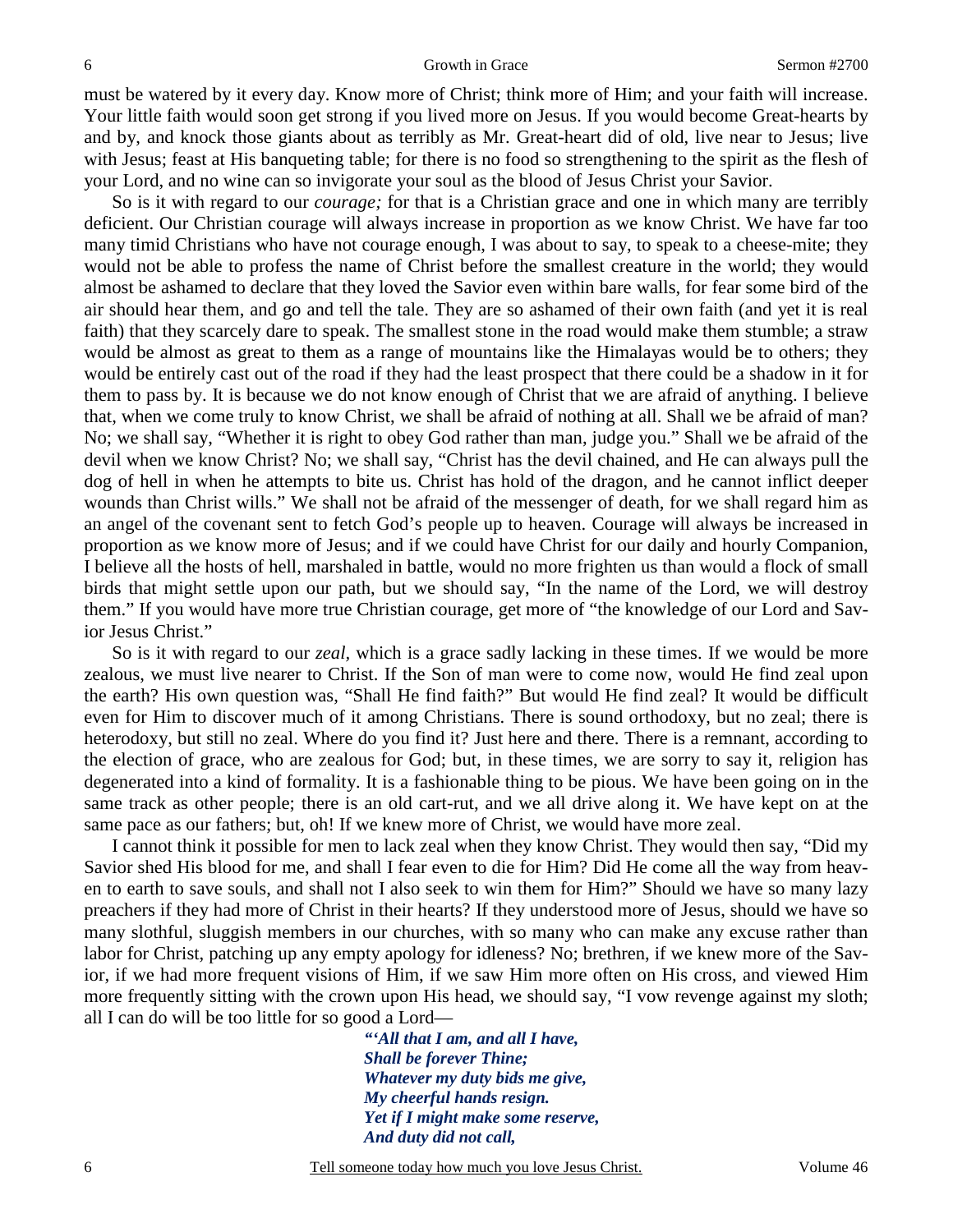#### Sermon #2700 Growth in Grace 7

### *I love my God with zeal so great, That I should give Him all.'"*

It is no use to try to get more zeal except in the right way, knowing more of Christ; and if we seek to grow in zeal as certain people we might mention have done, we shall have a zeal like a house on fire; it will do more mischief than it will do good. There may be some heat, and a great deal of illumination; but it will die away, by and by, into black ashes, poisoning the churches everywhere. I have seen a certain kind of revival in England, and I can always tell where such "revivals" have been by the scarred state of the places after them. These so-called "revivals" have been worked by excitable meetings, held by sundry preachers who have invented strange doctrines, but have said nothing about the grace of God. They have for a time stirred up the people to a kind of religious *furor,* and they have left behind them a very desert. Before them it was like a garden of the Lord, but behind them barrenness and desolation. The church has been divided; there has been a reaction, and the people have sunk into the most lamentable condition. If we would have true zeal, it must be by the preaching of the good old doctrine, proclaiming Jesus Christ and Him crucified; for anything else comes of the devil, and to hell it shall tend; its issue shall be destruction, and not salvation. But if we keep to the truth of God, there will be "revival" enough. We want nothing but the good old-fashioned gospel to stir the world again. Though men have tried new schemes, God will not own them. All these heresies must be swept away, and the true gospel—distinguishing grace of God in all the sovereignty of election—must yet again be preached; and when it is preached in all its fullness, then shall the church be zealous, and then shall Zion arise, and shake herself from the dust, and put on her beautiful garments.

 Further, if we would grow also in *the grace of brotherly kindness,* we must know more of Christ. O beloved, we must lament that there is too little brotherly kindness in the world! There is a great deal of that mawkish, mistaken kindness which says, "We must never say anything contrary to anybody else's opinion. If we know of a doctrinal error, we must not expose it, because love of our brethren implies that, even if they are wrong, we would not tell them of it." But I think true brotherly kindness is always to preach the truth, and tell our brethren where they are wrong, and give them the opportunity of getting set right; to preach whatever we believe to be true, and to maintain what God has taught us; and then, after all, to say, "Well, brother, you differ from me. I am not infallible; I still love you." But that is no love which makes us hide the truth. True love will make us honest, zealous, and affectionate.

 Why don't we love one another as much as we ought? It is because we do not love the Savior enough, and we have not seen enough of Him. If we had known more of the Savior, I am sure we should love Him better. I met with a strange idea when reading a book by old Burroughs, the other day. He says, "If Jesus Christ were to come down to His church now, He would see some of His children with black eyes; some others would be seen scratched in the face, and some bruised all over. He would say to them, 'What have you been doing?' If one should answer, 'Lord, I have been fighting with my brother, and he did this;' the Lord would say, 'Children of one family fight! The birds of one nest disagree! How sad it is!'" It is a strange thought, but it may be a profitable one; for if our Lord Jesus Christ finds His people quarrelling, what will He say? You may remember a story I have told you before. An old Scotch elder had been disputing with his minister at an elders' meeting. He said some hard things, and almost broke the minister's heart. Afterwards, he went home, and the minister went home too. The next morning, when the elder came down his wife said to him, "Eh, Jan! You look very sad this morning; what's the matter wi' you?" "Ah!" he said, "you would be sad too if you had had such a dream as I've had." "Weel, and what did you dream about?" "Oh! I dreamed I had been at an elders' meeting, and I said some hard things, and grieved the minister; and as he went home, I thought he died, and went to heaven. A fortnight after, I thought I died, and that I went to heaven, too; and when I got to the gates of heaven, out came the minister, and put out his hand to welcome me, saying, 'Come alang, Jan, there's nae strife up here, and I'm happy to see you.'" The elder went to the minister to beg his pardon, but he found that he was dead; and he laid it so to heart that, within a fortnight, the elder himself departed; and I should not wonder if he did meet the minister at heaven's gate, and hear him say, "Come along, Jan, there's nae